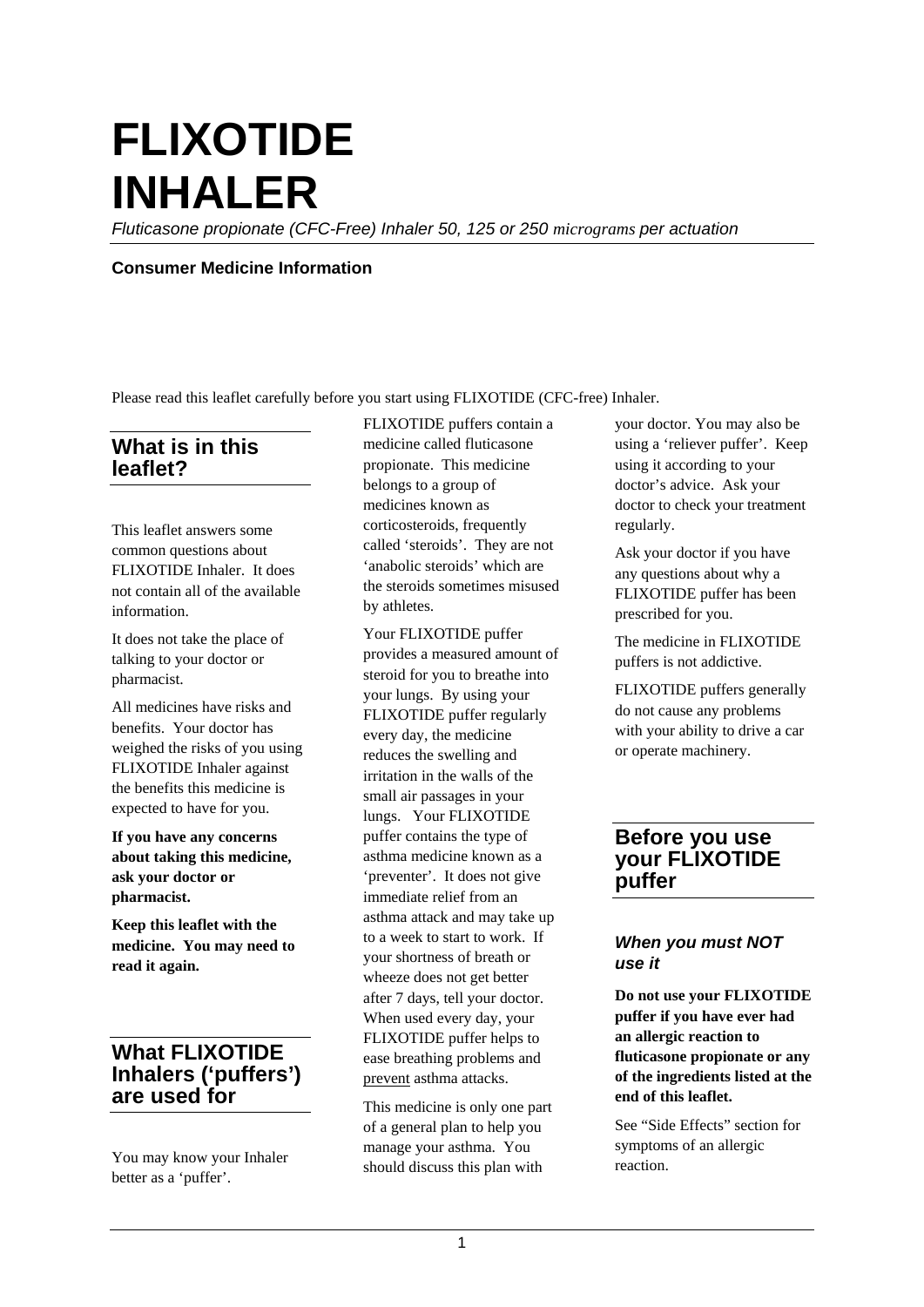• **Do not use your FLIXOTIDE puffer if you are pregnant, trying to become pregnant or breastfeeding, unless your doctor says you should.** 

It is important that asthma is managed well during pregnancy and you should not stop your medicine without asking your doctor.

Your doctor will discuss the risks and benefits of using your FLIXOTIDE puffer if you are pregnant or breastfeeding.

• **Do not use your FLIXOTIDE puffer after the expiry date (EXP) printed on the pack.**

If you use it after the expiry date has passed, it may not work as well.

- **Do not use your FLIXOTIDE puffer if the packaging is torn or shows signs of tampering.**
- **If you're not sure whether you should be using a FLIXOTIDE puffer, talk to your doctor.**

#### *Before you start using your puffer*

**You must tell your doctor if:**

- you are taking other steroid medicines by mouth or inhalation. If you are already taking steroid tablets, you should carry a warning card about needing extra oral steroids during periods of stress. Discuss this with your doctor.
- you are taking ritonavir, a medicine used in the treatment of HIV(AIDS)
- you have ever had to stop taking other asthma medicines.
- you have tuberculosis (TB) of the lung or other long term lung infection.
- you are allergic to foods, dyes, preservatives or any other medicines.
- you are taking any other medicines, including medicines you buy without a prescription from a pharmacy, supermarket or health food shop.

Some medicines may affect the way other medicines work. Your doctor or pharmacist will be able to tell you what to do when using your FLIXOTIDE puffer with other medicines.

# **Using your FLIXOTIDE puffer**

#### *How to use it*

Remember that the medicine in your FLIXOTIDE puffer is taken by inhalation only.

You will find the instructions on how to use your FLIXOTIDE puffer on the leaflet in the pack. Follow the instructions carefully.

## *How much to use*

The pharmacist's label will usually tell you how many inhalations and how often to use your FLIXOTIDE puffer. If you are not sure, ask your doctor or pharmacist.

For adults and children over 16 years of age: The usual dose is in the range of 100 to 1000 micrograms twice daily.

For children over 4 years: The usual dose is in the range of 50 to 200 micrograms twice daily.

For children from 1 to 4 years of age, the usual dose is 100 micrograms twice daily. The medicine is usually breathed in using a device called a 'spacer', with a facemask. Your doctor or pharmacist will explain to you what this is and how to use it. Your doctor will decide what dose you should take, how often you should take it, and what strength of FLIXOTIDE puffer you should use.

You should visit your doctor or pharmacist regularly to check that you are using your FLIXOTIDE puffer correctly. If you are not breathing the medicine in properly, the medicine may not be helping you as much as it could.

If you find it difficult to breathe in and press your FLIXOTIDE puffer at the same time, talk to your doctor or pharmacist. It may be better for you to use something called a 'spacer device' with your FLIXOTIDE puffer. Your doctor or pharmacist will explain to you what this is and how to use it.

If you change the make of spacer you use this may alter the amount of drug delivered to the lungs. You should let your doctor know if your asthma symptoms worsen.

# *When not to use it*

Do not use your FLIXOTIDE puffer to treat a sudden attack of breathlessness. You will need a different kind of medicine called a 'reliever' which your doctor will have told you to take.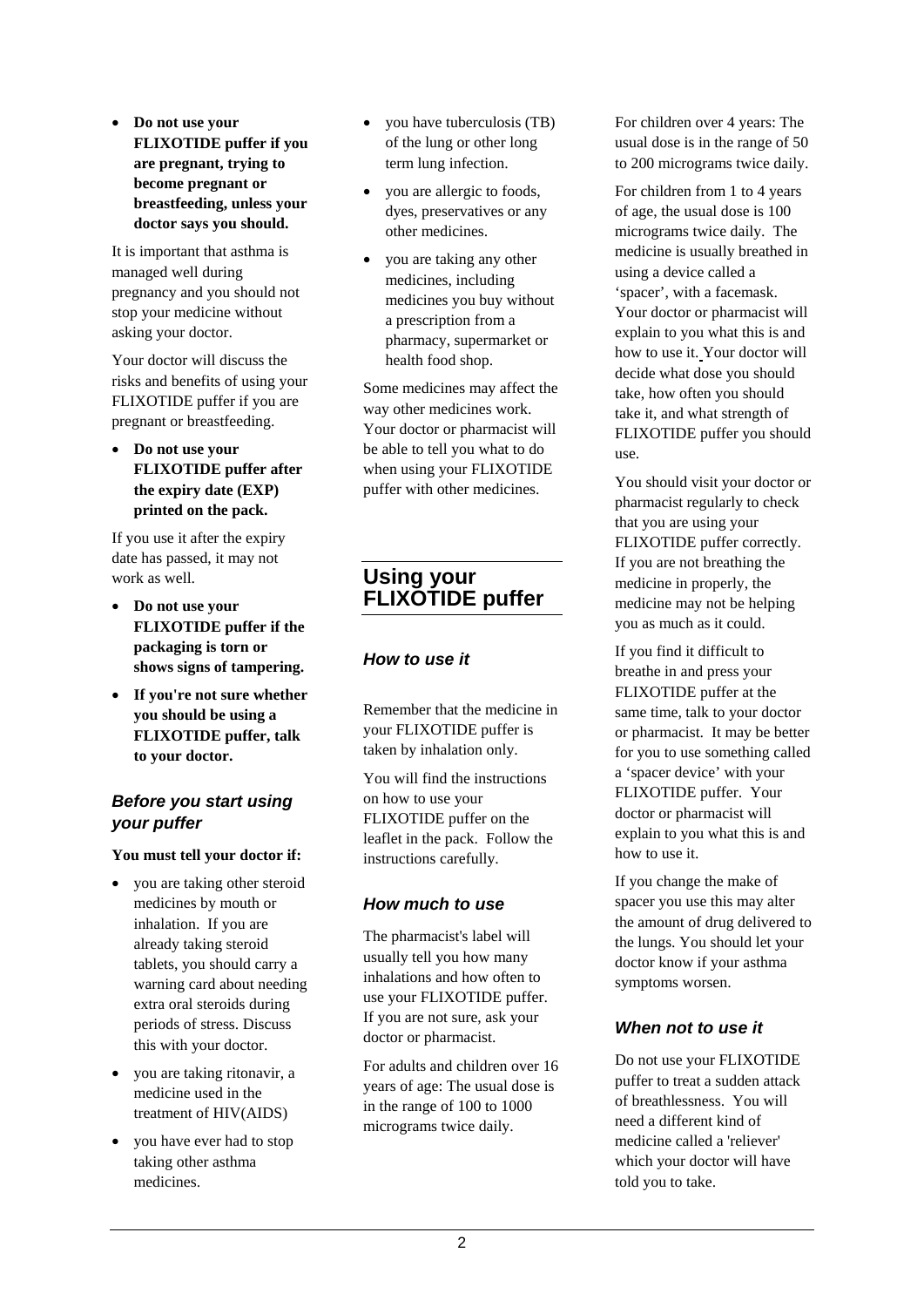#### *How long to use it*

You **must** use your FLIXOTIDE puffer every day. Do not stop using it, even if you feel better, unless your doctor tells you.

### *If you forget to use it*

**You must use your FLIXOTIDE puffer every day. If you forget to take a dose, do not worry. Just take the next dose when it is due.** 

**Do not take a double dose to make up for the dose that you missed.**

**If you become wheezy or feel tight in the chest before the next dose is due, use a 'reliever puffer' in the usual way. You should get relief from your 'reliever puffer' within a few minutes.**

## **If you have used too much (overdose)**

**Immediately telephone your doctor or Poisons Information Centre (0800 POISON or 0800 764 766) for advice, if you think you may have taken too much of your medicine, even if there are no signs of discomfort or poisoning. You may need urgent medical attention.**

**Keep telephone numbers for these places handy.**

If you are not sure what to do, contact your doctor or pharmacist.

## **While you are using your FLIXOTIDE puffer**

#### *Things you must do*

**Tell your doctor or pharmacist that you are using a FLIXOTIDE puffer if you are about to be started on any new medicines.**

**If you have to go into hospital for an operation, take your FLIXOTIDE puffer with you and tell the doctor what medicine(s) you are taking.**

All doctors treating you need to be aware that you are on inhaled steroids. If your body is stressed by, for example, severe infection, surgical operation, an accident etc, you may need steroid tablets or injections for a time.

**Tell your doctor if you become pregnant or are trying to become pregnant***.*

**Tell your doctor if you experience a change in your vision.**

**Tell your doctor if, for any reason, you have not taken your medicine exactly as prescribed.** 

Otherwise, your doctor may think that your medicine was not effective and change your treatment unnecessarily.

#### *Things you must not do*

**Do not stop using your FLIXOTIDE puffer, or change the dose without first checking with your doctor.**

**Do not give this medicine to anyone else, even if their symptoms seem similar to yours.**

**Do not use your FLIXOTIDE puffer to treat any other complaints unless your doctor says to.**

#### *If your FLIXOTIDE puffer does not have the usual effect*

If your chest condition gets worse, tell your doctor. Your doctor may tell you to take extra puffs of your FLIXOTIDE puffer or add another medicine (such as a 'reliever puffer') to your treatment.

**IMPORTANT: If your breathing suddenly becomes more difficult just after you have used your FLIXOTIDE puffer, you will need to use a 'reliever puffer' and tell your doctor immediately.**

Tell your doctor as soon as possible if:

- your 'reliever puffer' does not help your breathing as much as usual
- the effect of your 'reliever puffer' does not last as long as usual
- you need more puffs of your 'reliever puffer' than usual to get relief.

# **Side-Effects**

**Check with your doctor as soon as possible if you have any problems while using your FLIXOTIDE puffer, even if you do not think the problems are connected with the medicine, or are not listed in this leaflet.**

Like other medicines, FLIXOTIDE puffers may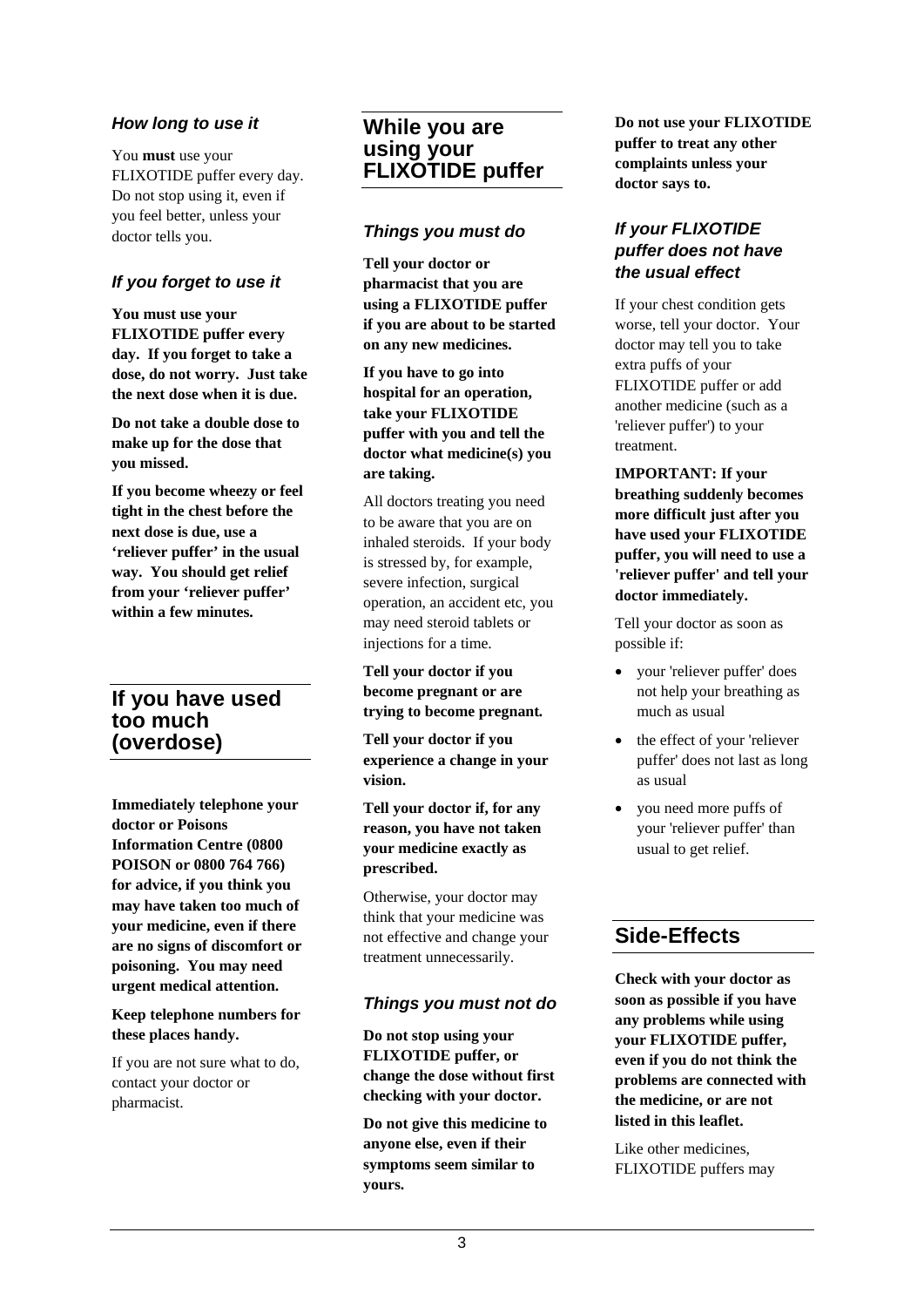cause some side-effects. If they occur, they are most likely to be minor and temporary. However, some may be serious and need medical attention.

The most commonly reported side-effects are:

- a sore throat or tongue. This may be due to 'thrush' (candida infection)
- hoarseness or throat irritation

For these, it may be helpful to rinse your mouth with water and spit it out after using your FLIXOTIDE puffer. Your doctor may prescribe a treatment for the 'thrush' in your mouth while you continue to use your FLIXOTIDE puffer.

Rarely, FLIXOTIDE puffer can cause soreness in the oesophagus.

Very rarely, FLIXOTIDE puffer may cause swelling of the throat and face. There may also be an increase in sugar (glucose) in your blood.

Very rarely the person taking the medicine may feel anxious, have disturbed sleep or notice increased irritability (mainly in children).

Taking high doses of steroids for a long time, may affect bone density, or affect the rate of growth in children. It is unclear what, if any, difference this makes to their final height. Taking high doses of steroids for a long time could affect the adrenal glands, which make the body's own steroid. Your doctor may do tests to check how the adrenal glands are working. Your doctor will be able to answer any questions you may have.

If you feel unwell in any other way or have any symptoms that you do not understand, you should ask your doctor immediately.

**Ask your doctor or pharmacist to answer any questions you may have.**

**If you think you are having an allergic reaction to your FLIXOTIDE puffer, tell your doctor immediately or go to the Accident and Emergency department at your nearest hospital. Symptoms usually include some or all of the following:**

- **wheezing**
- **swelling of the lips/mouth, face and throat**
- **difficulty in breathing, shortness of breath**
- hay fever
- **lumpy rash ("hives")**
- **fainting**

This is not a complete list of all possible side-effects. Others may occur in some people and there may be some side-effects not yet known.

**Tell your doctor if you notice anything else that is making you feel unwell, even if it is not on this list.**

**Ask your doctor or pharmacist if you don't understand anything in this list.**

**Do not be alarmed by this list of possible side-effects. You may not experience any of them.**

# **After using your FLIXOTIDE puffer**

#### *Storage*

Straight after use, replace the mouthpiece cover firmly and click it into position. Do not use excessive force.

#### **Keep this medicine where young children cannot reach it.**

A locked cupboard at least one-and-a half metres above the ground is a good place to store medicines.

**Keep your FLIXOTIDE puffer away from heat (store below 30**°**C), and bright sunlight.**

**Keep your FLIXOTIDE puffer away from frost. Do not put it in the refrigerator.**

**Do not leave it in the car or on window sills.**

Heat can destroy some medicines.

If your FLIXOTIDE puffer becomes very cold, it may not work properly. To warm it, pull out the metal can from its plastic holder and warm it in your hand for a few minutes. Do not warm the can in any other way. Push the can firmly back into its holder before using.

GlaxoSmithKline inhalers are designed to give out a metered dose of medication until they are empty.

You should keep a record of the number of doses you have used up.

On average, GlaxoSmithKline includes 10% more active doses in each puffer than is specified on the label.